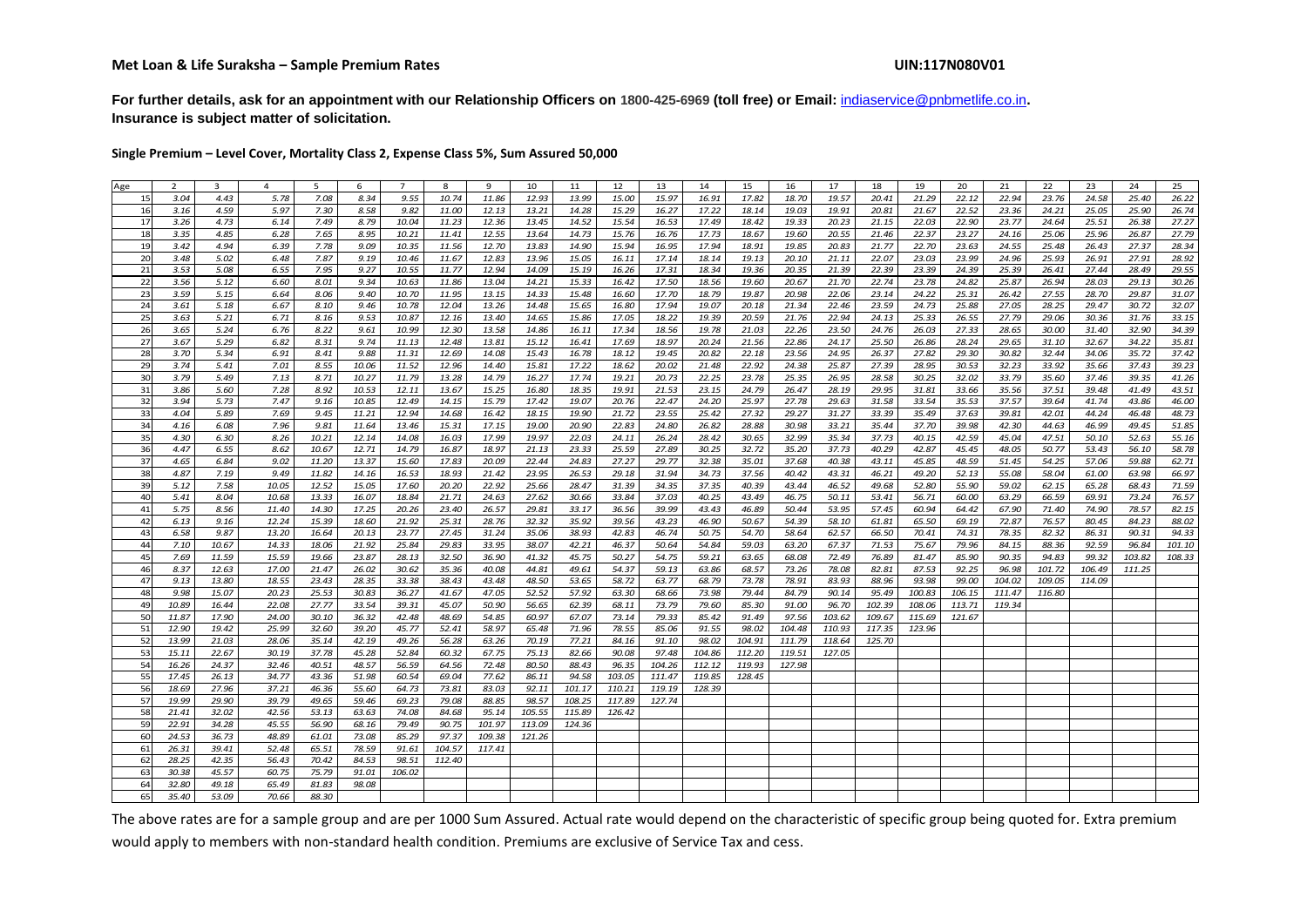**For further details, ask for an appointment with our Relationship Officers on 1800-425-6969 (toll free) or Email:** indiaservice@pnbmetlife.co.in**. Insurance is subject matter of solicitation.**

**Single Premium – Reducing Cover, Moratorium – 0, Mortality Class 2, Expense Class 5%, Interest rate 10%, Sum Assured 50,000**

| Age      | $\overline{2}$ | 3              | 4     | 5     | 6     | $\overline{7}$ | 8     | 9              | 10    | 11    | 12    | 13    | 14    | 15    | 16    | 17    | 18    | 19    | 20    | 21    | 22    | 23    | 24    | 25    |
|----------|----------------|----------------|-------|-------|-------|----------------|-------|----------------|-------|-------|-------|-------|-------|-------|-------|-------|-------|-------|-------|-------|-------|-------|-------|-------|
| 15       | 2.25           | 3.26           | 4.26  | 5.27  | 6.26  | 7.26           | 8.24  | 9.21           | 10.18 | 11.13 | 12.06 | 12.98 | 13.91 | 14.80 | 15.69 | 16.56 | 17.42 | 18.26 | 19.09 | 19.91 | 20.76 | 21.58 | 22.39 | 23.20 |
| 16       | 2.31           | 3.35           | 4.38  | 5.41  | 6.42  | 7.44           | 8.43  | 9.41           | 10.40 | 11.36 | 12.30 | 13.23 | 14.16 | 15.07 | 15.96 | 16.84 | 17.71 | 18.56 | 19.41 | 20.24 | 21.11 | 21.94 | 22.76 | 23.59 |
| 17       | 2.38           | 3.43           | 4.49  | 5.53  | 6.56  | 7.59           | 8.60  | 9.59           | 10.59 | 11.55 | 12.51 | 13.44 | 14.39 | 15.30 | 16.20 | 17.09 | 17.97 | 18.83 | 19.69 | 20.53 | 21.42 | 22.26 | 23.11 | 23.95 |
| 18       | 2.42           |                | 4.57  |       |       | 7.72           | 8.74  | 9.75           |       | 11.72 |       | 13.61 |       |       |       |       |       | 19.07 | 19.94 |       | 21.70 | 22.57 | 23.43 |       |
|          |                | 3.50           |       | 5.63  | 6.68  |                |       |                | 10.74 |       | 12.67 |       | 14.57 | 15.49 | 16.41 | 17.30 | 18.19 |       |       | 20.83 |       |       |       | 24.29 |
| 19       | 2.47           | 3.56           | 4.65  | 5.72  | 6.77  | 7.82           | 8.85  | 9.87           | 10.87 | 11.85 | 12.81 | 13.76 | 14.73 | 15.66 | 16.58 | 17.49 | 18.39 | 19.28 | 20.16 | 21.08 | 21.97 | 22.85 | 23.74 | 24.62 |
| 20       | 2.50           | 3.61           | 4.70  | 5.78  | 6.84  | 7.90           | 8.93  | 9.96           | 10.97 | 11.95 | 12.93 | 13.91 | 14.86 | 15.80 | 16.74 | 17.66 | 18.57 | 19.48 | 20.38 | 21.32 | 22.23 | 23.13 | 24.04 | 24.96 |
| 21       | 2.53           | 3.64           | 4.75  | 5.84  | 6.91  | 7.97           | 9.00  | 10.04          | 11.05 | 12.04 | 13.02 | 14.01 | 14.98 | 15.94 | 16.88 | 17.82 | 18.75 | 19.68 | 20.63 | 21.56 | 22.49 | 23.43 | 24.36 | 25.31 |
| 22       | 2.55           | 3.67           | 4.78  | 5.87  | 6.95  | 8.01           | 9.06  | 10.10          | 11.12 | 12.12 | 13.11 | 14.12 | 15.09 | 16.06 | 17.03 | 17.98 | 18.93 | 19.88 | 20.86 | 21.82 | 22.78 | 23.74 | 24.71 | 25.69 |
| 23       | 2.56           | 3.69           | 4.81  | 5.90  | 6.99  | 8.06           | 9.11  | 10.16          | 11.18 | 12.20 | 13.20 | 14.22 | 15.21 | 16.20 | 17.18 | 18.16 | 19.13 | 20.10 | 21.12 | 22.10 | 23.09 | 24.09 | 25.11 | 26.13 |
| 24       | 2.57           | 3.71           | 4.83  | 5.93  | 7.02  | 8.10           | 9.15  | 10.22          | 11.26 | 12.28 | 13.30 | 14.33 | 15.35 | 16.36 | 17.36 | 18.36 | 19.36 | 20.36 | 21.41 | 22.43 | 23.46 | 24.50 | 25.56 | 26.63 |
| 25       | 2.58           | 3.72           | 4.85  | 5.96  | 7.06  | 8.14           | 9.21  | 10.28          | 11.34 | 12.38 | 13.41 | 14.47 | 15.51 | 16.54 | 17.57 | 18.60 | 19.63 | 20.70 | 21.75 | 22.82 | 23.89 | 24.98 | 26.08 | 27.21 |
| 26       | 2.59           | 3.74           | 4.87  | 5.99  | 7.10  | 8.19           | 9.27  | 10.36          | 11.44 | 12.50 | 13.55 | 14.64 | 15.70 | 16.76 | 17.82 | 18.89 | 19.95 | 21.07 | 22.16 | 23.27 | 24.39 | 25.54 | 26.70 | 27.88 |
| 27       | 2.60           | 3.76           | 4.90  | 6.03  | 7.15  | 8.26           | 9.36  | 10.47          | 11.56 | 12.65 | 13.72 | 14.84 | 15.93 | 17.03 | 18.12 | 19.23 | 20.33 | 21.50 | 22.65 | 23.81 | 24.99 | 26.20 | 27.42 | 28.67 |
| 28       | 2.62           | 3.79           | 4.94  | 6.08  | 7.22  | 8.35           | 9.46  | 10.60          | 11.71 | 12.83 | 13.96 | 15.09 | 16.21 | 17.35 | 18.49 | 19.63 | 20.83 | 22.02 | 23.22 | 24.45 | 25.69 | 26.97 | 28.27 | 29.59 |
| 29       | 2.64           | 3.82           | 4.99  | 6.15  | 7.30  | 8.45           | 9.59  | 10.76          | 11.90 | 13.05 | 14.22 | 15.38 | 16.55 | 17.73 | 18.92 | 20.12 | 21.38 | 22.63 | 23.90 | 25.19 | 26.52 | 27.87 | 29.25 | 30.65 |
| 30       | 2.67           | 3.86           | 5.05  | 6.23  | 7.41  | 8.59           | 9.77  | 10.95          | 12.13 | 13.31 | 14.53 | 15.74 | 16.96 | 18.19 | 19.43 | 20.73 | 22.03 | 23.35 | 24.69 | 26.07 | 27.47 | 28.91 | 30.37 | 31.93 |
| 31       | 2.70           | 3.92           | 5.12  | 6.33  | 7.54  | 8.75           | 9.97  | 11.19          | 12.41 | 13.63 | 14.90 | 16.16 | 17.44 | 18.73 | 20.03 | 21.41 | 22.78 | 24.18 | 25.61 | 27.08 | 28.57 | 30.10 | 31.72 | 33.33 |
| 32       | 2.75           | 3.98           | 5.22  | 6.46  | 7.70  | 8.94           | 10.21 | 11.47          | 12.74 | 14.04 | 15.34 | 16.66 | 18.00 | 19.36 | 20.78 | 22.20 | 23.66 | 25.16 | 26.68 | 28.24 | 29.83 | 31.46 | 33.20 | 34.92 |
| 33       | 2.80           | 4.06           | 5.34  | 6.61  | 7.89  | 9.18           | 10.49 | 11.80          | 13.12 | 14.48 | 15.85 | 17.24 | 18.65 | 20.09 | 21.61 | 23.13 | 24.68 | 26.27 | 27.90 | 29.57 | 31.26 | 33.08 | 34.87 | 36.70 |
| 34       | 2.86           | 4.17           | 5.47  | 6.78  | 8.12  | 9.45           | 10.82 | 12.19          | 13.57 | 15.00 | 16.45 | 17.92 | 19.41 | 20.98 | 22.56 | 24.19 | 25.85 | 27.55 | 29.29 | 31.07 | 32.96 | 34.84 | 36.75 | 38.70 |
|          |                |                |       |       |       |                |       |                |       |       |       |       |       |       |       |       |       |       |       |       |       |       |       |       |
| 35       | 2.93           | 4.28           | 5.63  | 7.00  | 8.38  | 9.78           | 11.20 | 12.63          | 14.11 | 15.61 | 17.14 | 18.70 | 20.29 | 21.97 | 23.67 | 25.40 | 27.19 | 29.01 | 30.87 | 32.84 | 34.80 | 36.81 | 38.85 | 40.92 |
| 36       | 3.02           | 4.41           | 5.82  | 7.24  | 8.68  | 10.15          | 11.64 | 13.15          | 14.72 | 16.31 | 17.93 | 19.59 | 21.34 | 23.11 | 24.92 | 26.79 | 28.70 | 30.65 | 32.71 | 34.77 | 36.87 | 39.00 | 41.18 | 43.38 |
| 37       | 3.12           | 4.57           | 6.03  | 7.52  | 9.03  | 10.58          | 12.15 | 13.74          | 15.42 | 17.11 | 18.84 | 20.66 | 22.51 | 24.41 | 26.36 | 28.36 | 30.40 | 32.56 | 34.72 | 36.92 | 39.16 | 41.44 | 43.75 | 46.09 |
| 38       | 3.24           | 4.75           | 6.28  | 7.84  | 9.43  | 11.07          | 12.73 | 14.46          | 16.22 | 18.03 | 19.89 | 21.85 | 23.84 | 25.88 | 27.98 | 30.12 | 32.38 | 34.64 | 36.95 | 39.30 | 41.69 | 44.12 | 46.57 | 49.05 |
| 39       | 3.37           | 4.95           | 6.56  | 8.21  | 9.90  | 11.64          | 13.40 | 15.26          | 17.15 | 19.09 | 21.13 | 23.21 | 25.35 | 27.55 | 29.79 | 32.16 | 34.54 | 36.96 | 39.43 | 41.94 | 44.48 | 47.06 | 49.76 | 52.43 |
| 40       | 3.52           | 5.18           | 6.89  | 8.64  | 10.44 | 12.29          | 14.21 | 16.18          | 18.21 | 20.29 | 22.50 | 24.75 | 27.05 | 29.41 | 31.89 | 34.38 | 36.93 | 39.53 | 42.16 | 44.83 | 47.54 | 50.38 | 53.18 | 56.03 |
| 41       | 3.70           | 5.46           | 7.27  | 9.13  | 11.06 | 13.04          | 15.11 | 17.23          | 19.42 | 21.72 | 24.07 | 26.48 | 28.96 | 31.55 | 34.17 | 36.85 | 39.58 | 42.35 | 45.16 | 47.99 | 50.98 | 53.93 | 56.92 | 59.94 |
| 42       | 3.90           | 5.78           | 7.71  | 9.71  | 11.78 | 13.92          | 16.14 | 18.43          | 20.83 | 23.29 | 25.82 | 28.42 | 31.08 | 33.89 | 36.70 | 39.57 | 42.48 | 45.43 | 48.41 | 51.55 | 54.65 | 57.79 | 60.97 | 64.18 |
| 43       | 4.14           | 6.15           | 8.22  | 10.37 | 12.59 | 14.92          | 17.32 | 19.79          | 22.39 | 25.05 | 27.78 | 30.57 | 33.51 | 36.46 | 39.47 | 42.53 | 45.64 | 48.77 | 52.08 | 55.34 | 58.64 | 61.97 | 65.35 | 68.76 |
| 44       | 4.42           | 6.57           | 8.80  | 11.13 | 13.53 | 16.05          | 18.64 | 21.36          | 24.14 | 27.01 | 29.94 | 33.01 | 36.11 | 39.27 | 42.49 | 45.75 | 49.14 | 52.52 | 55.95 | 59.42 | 62.93 | 66.48 | 70.06 | 73.67 |
| 45       | 4.73           | 7.06           | 9.46  | 11.99 | 14.61 | 17.32          | 20.12 | 23.07          | 26.07 | 29.15 | 32.36 | 35.62 | 38.94 | 42.32 | 45.74 | 49.30 | 52.86 | 56.47 | 60.12 | 63.81 | 67.54 | 71.30 | 75.10 | 79.09 |
| 46       | 5.09           | 7.61           | 10.23 | 12.95 | 15.80 | 18.73          | 21.80 | 24.95          | 28.18 | 31.53 | 34.95 | 38.43 | 41.98 | 45.58 | 49.32 | 53.06 | 56.85 | 60.69 | 64.57 | 68.49 | 72.45 | 76.45 | 80.65 |       |
| 47       | 5.50           | 8.23           | 11.07 | 14.04 | 17.11 | 20.27          | 23.60 | 26.98          | 30.44 | 34.06 | 37.72 | 41.44 | 45.22 | 49.14 | 53.07 | 57.06 | 61.09 | 65.18 | 69.31 | 73.47 | 77.67 | 82.10 |       |       |
| 48       | 5.95           | 8.91           | 12.00 | 15.21 | 18.52 | 21.98          | 25.52 | 29.15          | 32.93 | 36.76 | 40.66 | 44.63 | 48.65 | 52.86 | 57.04 | 61.29 | 65.59 | 69.93 | 74.31 | 78.88 | 83.40 |       |       |       |
| 49       | 6.44           | 9.66           | 12.99 | 16.46 | 20.03 | 23.76          | 27.57 | 31.50          | 35.51 | 39.59 | 43.75 | 47.97 | 52.38 | 56.77 | 61.23 | 65.75 | 70.32 | 74.93 | 79.74 | 84.50 |       |       |       |       |
| 50       | 6.98           | 10.46          | 14.07 | 17.79 | 21.67 | 25.64          | 29.70 | 33.93          | 38.21 | 42.56 | 46.98 | 51.59 | 56.20 | 60.88 | 65.63 | 70.43 | 75.28 | 80.35 | 85.36 |       |       |       |       |       |
| 51       | 7.54           | 11.29          | 15.18 | 19.18 | 23.34 | 27.59          | 31.98 | 36.46          | 41.02 | 45.65 | 50.45 | 55.29 | 60.20 | 65.19 | 70.23 | 75.33 | 80.66 | 85.94 |       |       |       |       |       |       |
| 52       | 8.13           | 12.16          | 16.34 | 20.66 | 25.09 | 29.61          | 34.32 | 39.08          | 43.94 | 48.95 | 54.01 | 59.16 | 64.39 | 69.69 | 75.06 | 80.65 | 86.21 |       |       |       |       |       |       |       |
| 53       | 8.73           | 13.06          | 17.54 | 22.16 | 26.88 | 31.76          | 36.74 | 41.81          | 46.97 | 52.34 | 57.73 | 63.22 | 68.79 | 74.42 | 80.30 | 86.14 |       |       |       |       |       |       |       |       |
|          |                |                |       |       |       |                |       |                |       |       |       |       | 73.41 |       |       |       |       |       |       |       |       |       |       |       |
| 54<br>55 | 9.36           | 14.01<br>14.98 | 18.78 | 23.71 | 28.75 | 33.96          | 39.26 | 44.66<br>47.64 | 50.24 | 55.89 | 61.64 | 67.49 |       | 79.57 | 85.72 |       |       |       |       |       |       |       |       |       |
|          | 10.02          |                | 20.06 | 25.33 | 30.68 | 36.25          | 41.90 |                | 53.63 | 59.65 | 65.78 | 72.00 | 78.46 | 84.93 |       |       |       |       |       |       |       |       |       |       |
| 56       | 10.70          | 15.99          | 21.44 | 27.02 | 32.79 | 38.68          | 44.69 | 50.91          | 57.22 | 63.65 | 70.18 | 76.81 | 83.75 |       |       |       |       |       |       |       |       |       |       |       |
| 57       | 11.41          | 17.05          | 22.86 | 28.81 | 34.97 | 41.25          | 47.66 | 54.33          | 61.07 | 67.93 | 74.90 | 82.16 |       |       |       |       |       |       |       |       |       |       |       |       |
| 58       | 12.16          | 18.18          | 24.39 | 30.72 | 37.32 | 44.02          | 50.96 | 58.02          | 65.22 | 72.54 | 80.14 |       |       |       |       |       |       |       |       |       |       |       |       |       |
| 59       | 12.96          | 19.39          | 26.03 | 32.86 | 39.86 | 47.01          | 54.46 | 62.02          | 69.71 | 77.67 |       |       |       |       |       |       |       |       |       |       |       |       |       |       |
| 60       | 13.85          | 20.74          | 27.81 | 35.13 | 42.62 | 50.37          | 58.28 | 66.36          | 74.59 |       |       |       |       |       |       |       |       |       |       |       |       |       |       |       |
| 61       | 14.81          | 22.19          | 29.75 | 37.61 | 45.63 | 53.96          | 62.44 | 71.10          |       |       |       |       |       |       |       |       |       |       |       |       |       |       |       |       |
| 62       | 15.87          | 23.78          | 31.94 | 40.33 | 49.01 | 57.90          | 66.99 |                |       |       |       |       |       |       |       |       |       |       |       |       |       |       |       |       |
| 63       | 17.03          | 25.52          | 34.30 | 43.32 | 52.66 | 62.21          |       |                |       |       |       |       |       |       |       |       |       |       |       |       |       |       |       |       |
| 64       | 18.30          | 27.44          | 36.90 | 46.58 | 56.65 |                |       |                |       |       |       |       |       |       |       |       |       |       |       |       |       |       |       |       |
| 65       | 19.69          | 29.55          | 39.75 | 50.25 |       |                |       |                |       |       |       |       |       |       |       |       |       |       |       |       |       |       |       |       |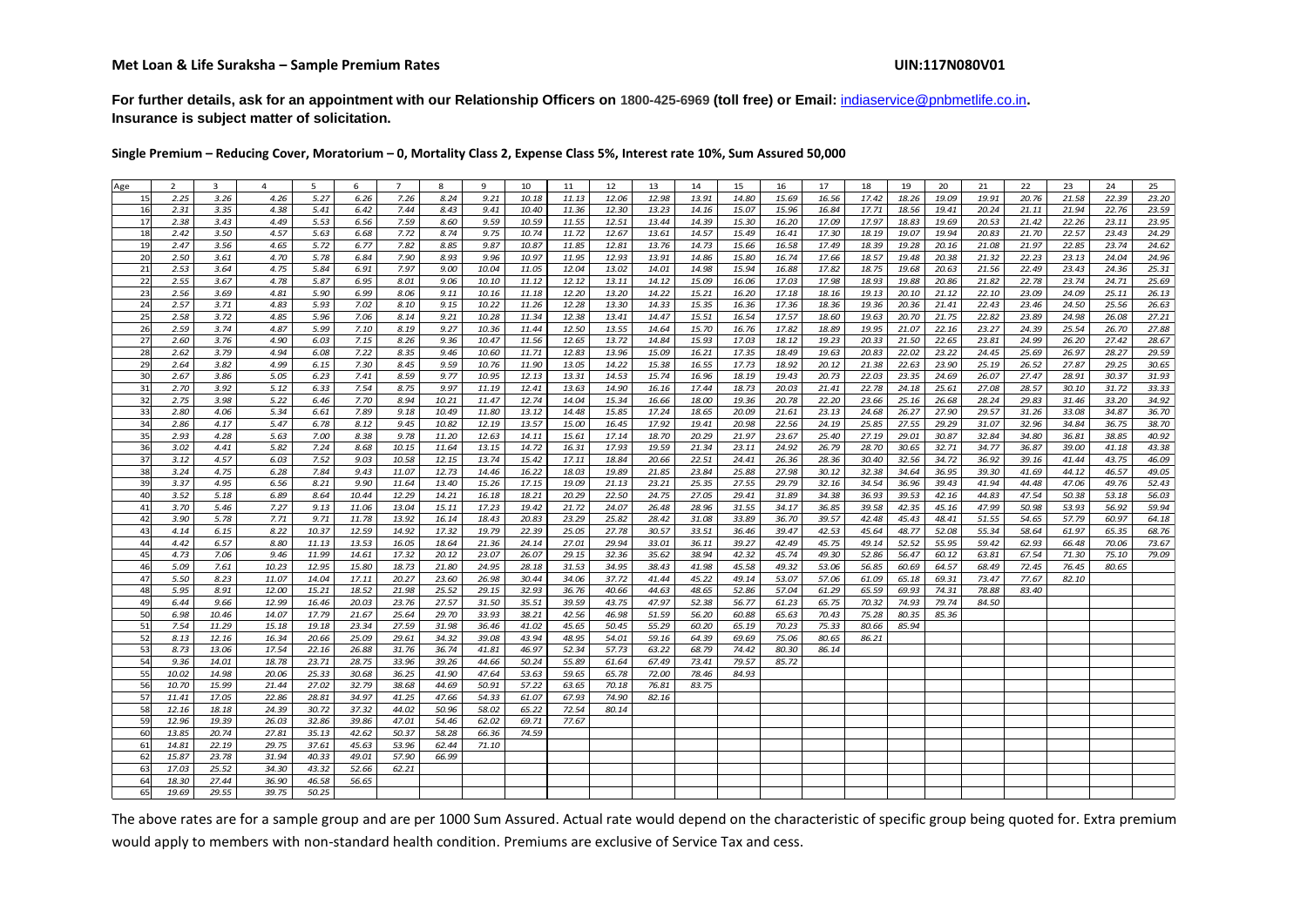**For further details, ask for an appointment with our Relationship Officers on 1800-425-6969 (toll free) or Email:** indiaservice@pnbmetlife.co.in**. Insurance is subject matter of solicitation.**

**Limited Pay 5, Level Cover, Mortality Class 2, Expense Class 12%, Sum Assured 50,000**

| Age       | 5     | 6     | $\overline{7}$ | 8     | 9     | 10    | 11    | 12    | 13    | 14    | 15    | 16    | 17    | 18    | 19    | 20    | 21    | 22    | 23    | 24    | 25    |
|-----------|-------|-------|----------------|-------|-------|-------|-------|-------|-------|-------|-------|-------|-------|-------|-------|-------|-------|-------|-------|-------|-------|
| 15        | 1.65  | 1.90  | 2.15           | 2.39  | 2.62  | 2.84  | 3.05  | 3.25  | 3.45  | 3.63  | 3.82  | 3.99  | 4.17  | 4.34  | 4.51  | 4.68  | 4.84  | 5.01  | 5.17  | 5.34  | 5.50  |
| 16        | 1.70  | 1.96  | 2.21           | 2.45  | 2.68  | 2.90  | 3.11  | 3.32  | 3.51  | 3.70  | 3.89  | 4.07  | 4.25  | 4.43  | 4.60  | 4.77  | 4.94  | 5.10  | 5.28  | 5.45  | 5.62  |
| 17        | 1.75  | 2.01  | 2.26           | 2.50  | 2.73  | 2.96  | 3.17  | 3.37  | 3.57  | 3.77  | 3.95  | 4.14  | 4.32  | 4.50  | 4.68  | 4.85  | 5.02  | 5.20  | 5.38  | 5.55  | 5.73  |
| 18        | 1.78  | 2.05  | 2.30           | 2.55  | 2.78  | 3.00  | 3.22  | 3.42  | 3.63  | 3.82  | 4.01  | 4.20  | 4.39  | 4.57  | 4.75  | 4.93  | 5.11  | 5.29  | 5.48  | 5.66  | 5.84  |
| 19        | 1.82  | 2.08  | 2.33           | 2.58  | 2.81  | 3.04  | 3.25  | 3.47  | 3.67  | 3.87  | 4.06  | 4.26  | 4.45  | 4.64  | 4.82  | 5.01  | 5.19  | 5.39  | 5.57  | 5.77  | 5.96  |
| 20        | 1.84  | 2.10  | 2.36           | 2.61  | 2.84  | 3.07  | 3.29  | 3.50  | 3.71  | 3.91  | 4.12  | 4.31  | 4.51  | 4.70  | 4.89  | 5.08  | 5.28  | 5.48  | 5.68  | 5.88  | 6.08  |
| 21        | 1.86  | 2.12  | 2.38           | 2.63  | 2.87  | 3.10  | 3.32  | 3.54  | 3.75  | 3.96  | 4.16  | 4.37  | 4.57  | 4.77  | 4.97  | 5.17  | 5.37  | 5.58  | 5.79  | 6.00  | 6.21  |
| 22        | 1.87  | 2.14  | 2.40           | 2.65  | 2.89  | 3.13  | 3.35  | 3.57  | 3.79  | 4.00  | 4.22  | 4.43  | 4.63  | 4.84  | 5.05  | 5.26  | 5.47  | 5.69  | 5.91  | 6.13  | 6.36  |
| 23        | 1.88  | 2.16  | 2.42           | 2.67  | 2.91  | 3.15  | 3.38  | 3.61  | 3.83  | 4.05  | 4.27  | 4.49  | 4.71  | 4.92  | 5.14  | 5.37  | 5.59  | 5.82  | 6.05  | 6.28  | 6.53  |
| 24        | 1.89  | 2.17  | 2.43           | 2.69  | 2.94  | 3.18  | 3.42  | 3.65  | 3.88  | 4.11  | 4.34  | 4.57  | 4.79  | 5.02  | 5.25  | 5.48  | 5.72  | 5.96  | 6.21  | 6.46  | 6.72  |
| 25        | 1.90  | 2.19  | 2.45           | 2.72  | 2.97  | 3.22  | 3.46  | 3.70  | 3.94  | 4.18  | 4.42  | 4.65  | 4.89  | 5.13  | 5.37  | 5.62  | 5.87  | 6.13  | 6.39  | 6.66  | 6.95  |
| 26        | 1.92  | 2.20  | 2.48           | 2.75  | 3.01  | 3.26  | 3.52  | 3.77  | 4.01  | 4.26  | 4.51  | 4.76  | 5.00  | 5.26  | 5.52  | 5.78  | 6.05  | 6.32  | 6.60  | 6.90  | 7.20  |
| 27        | 1.94  | 2.23  | 2.51           | 2.79  | 3.06  | 3.32  | 3.58  | 3.84  | 4.10  | 4.36  | 4.62  | 4.88  | 5.14  | 5.41  | 5.69  | 5.97  | 6.25  | 6.55  | 6.86  | 7.17  | 7.49  |
| 28        | 1.96  | 2.26  | 2.55           | 2.83  | 3.11  | 3.38  | 3.66  | 3.93  | 4.20  | 4.47  | 4.75  | 5.02  | 5.31  | 5.59  | 5.89  | 6.19  | 6.49  | 6.81  | 7.14  | 7.48  | 7.82  |
| 29        | 1.99  | 2.30  | 2.60           | 2.89  | 3.18  | 3.47  | 3.75  | 4.03  | 4.32  | 4.61  | 4.90  | 5.19  | 5.50  | 5.81  | 6.12  | 6.44  | 6.77  | 7.12  | 7.47  | 7.83  | 8.19  |
| 30        | 2.03  | 2.34  | 2.65           | 2.96  | 3.26  | 3.56  | 3.86  | 4.16  | 4.47  | 4.77  | 5.08  | 5.40  | 5.72  | 6.05  | 6.39  | 6.73  | 7.10  | 7.46  | 7.84  | 8.22  | 8.60  |
| 31        | 2.07  | 2.40  | 2.73           | 3.05  | 3.36  | 3.68  | 3.99  | 4.31  | 4.63  | 4.96  | 5.29  | 5.63  | 5.98  | 6.34  | 6.70  | 7.08  | 7.46  | 7.86  | 8.25  | 8.66  | 9.06  |
| 32        | 2.13  | 2.47  | 2.81           | 3.15  | 3.48  | 3.81  | 4.15  | 4.49  | 4.83  | 5.17  | 5.54  | 5.90  | 6.28  | 6.66  | 7.06  | 7.47  | 7.88  | 8.29  | 8.72  | 9.14  | 9.57  |
| 33        | 2.20  | 2.55  | 2.91           | 3.26  | 3.62  | 3.97  | 4.33  | 4.69  | 5.05  | 5.44  | 5.82  | 6.22  | 6.62  | 7.05  | 7.47  | 7.90  | 8.34  | 8.78  | 9.23  | 9.70  | 10.16 |
| 34        | 2.27  | 2.65  | 3.02           | 3.39  | 3.77  | 4.15  | 4.53  | 4.92  | 5.32  | 5.73  | 6.15  | 6.57  | 7.02  | 7.47  | 7.93  | 8.39  | 8.85  | 9.32  | 9.81  | 10.30 | 10.78 |
| 35        | 2.36  | 2.76  | 3.16           | 3.56  | 3.95  | 4.36  | 4.77  | 5.19  | 5.63  | 6.07  | 6.52  | 6.99  | 7.47  | 7.95  | 8.44  | 8.93  | 9.42  | 9.94  | 10.44 | 10.95 | 11.46 |
| 36        | 2.47  | 2.89  | 3.31           | 3.74  | 4.17  | 4.61  | 5.05  | 5.51  | 5.98  | 6.46  | 6.95  | 7.45  | 7.96  | 8.48  | 9.00  | 9.52  | 10.06 | 10.59 | 11.13 | 11.67 | 12.21 |
| 37        | 2.59  | 3.04  | 3.49           | 3.95  | 4.41  | 4.89  | 5.37  | 5.87  | 6.38  | 6.90  | 7.43  | 7.97  | 8.52  | 9.07  | 9.63  | 10.19 | 10.75 | 11.31 | 11.88 | 12.45 | 13.01 |
| 38        | 2.73  | 3.21  | 3.70           | 4.19  | 4.70  | 5.21  | 5.74  | 6.28  | 6.83  | 7.40  | 7.97  | 8.55  | 9.13  | 9.73  | 10.32 | 10.91 | 11.50 | 12.10 | 12.69 | 13.29 | 13.91 |
| 39        | 2.89  | 3.41  | 3.93           | 4.47  | 5.02  | 5.58  | 6.15  | 6.73  | 7.34  | 7.95  | 8.56  | 9.18  | 9.81  | 10.44 | 11.07 | 11.70 | 12.32 | 12.95 | 13.58 | 14.24 | 14.88 |
| 40        | 3.08  | 3.64  | 4.21           | 4.80  | 5.39  | 6.00  | 6.62  | 7.26  | 7.91  | 8.56  | 9.22  | 9.89  | 10.56 | 11.22 | 11.89 | 12.55 | 13.21 | 13.89 | 14.57 | 15.24 | 15.92 |
| 41        | 3.29  | 3.90  | 4.53           | 5.16  | 5.82  | 6.48  | 7.16  | 7.85  | 8.54  | 9.24  | 9.95  | 10.66 | 11.36 | 12.07 | 12.77 | 13.47 | 14.19 | 14.90 | 15.62 | 16.33 | 17.05 |
| 42        | 3.54  | 4.21  | 4.89           | 5.59  | 6.29  | 7.02  | 7.75  | 8.49  | 9.23  | 9.99  | 10.74 | 11.49 | 12.24 | 12.98 | 13.74 | 14.49 | 15.24 | 15.99 | 16.75 | 17.51 | 18.27 |
| 43        | 3.83  | 4.56  | 5.30           | 6.06  | 6.83  | 7.61  | 8.40  | 9.19  | 10.00 | 10.80 | 11.59 | 12.39 | 13.18 | 13.99 | 14.79 | 15.58 | 16.37 | 17.17 | 17.98 | 18.78 | 19.59 |
| 44        | 4.16  | 4.95  | 5.77           | 6.58  | 7.43  | 8.26  | 9.11  | 9.97  | 10.82 | 11.67 | 12.51 | 13.35 | 14.22 | 15.06 | 15.91 | 16.75 | 17.59 | 18.44 | 19.29 | 20.14 | 21.04 |
| 45        | 4.53  | 5.40  | 6.28           | 7.17  | 8.07  | 8.97  | 9.89  | 10.80 | 11.70 | 12.60 | 13.50 | 14.42 | 15.32 | 16.22 | 17.11 | 18.01 | 18.90 | 19.80 | 20.74 | 21.65 | 22.57 |
| 46        | 4.94  | 5.89  | 6.85           | 7.81  | 8.77  | 9.75  | 10.72 | 11.69 | 12.65 | 13.62 | 14.58 | 15.54 | 16.49 | 17.45 | 18.40 | 19.35 | 20.33 | 21.29 | 22.26 | 23.23 |       |
| 47        | 5.39  | 6.42  | 7.46           | 8.49  | 9.52  | 10.57 | 11.60 | 12.63 | 13.67 | 14.69 | 15.71 | 16.73 | 17.75 | 18.76 | 19.77 | 20.82 | 21.84 | 22.86 | 23.89 |       |       |
| 48        | 5.88  | 7.00  | 8.11           | 9.22  | 10.34 | 11.44 | 12.54 | 13.65 | 14.74 | 15.83 | 16.92 | 18.00 | 19.08 | 20.18 | 21.27 | 22.35 | 23.44 | 24.53 |       |       |       |
| 49        | 6.40  | 7.61  | 8.80           | 10.00 | 11.18 | 12.36 | 13.52 | 14.71 | 15.87 | 17.03 | 18.19 | 19.34 | 20.52 | 21.68 | 22.83 | 23.99 | 25.14 |       |       |       |       |
| 50        | 6.96  | 8.25  | 9.53           | 10.81 | 12.07 | 13.31 | 14.58 | 15.82 | 17.07 | 18.30 | 19.53 | 20.79 | 22.02 | 23.26 | 24.49 | 25.72 |       |       |       |       |       |
| 51        | 7.54  | 8.91  | 10.29          | 11.65 | 12.99 | 14.34 | 15.67 | 17.00 | 18.32 | 19.63 | 20.98 | 22.30 | 23.62 | 24.94 | 26.25 |       |       |       |       |       |       |
| 52        | 8.14  | 9.61  | 11.08          | 12.52 | 13.97 | 15.40 | 16.82 | 18.23 | 19.64 | 21.08 | 22.49 | 23.90 | 25.31 | 26.71 |       |       |       |       |       |       |       |
| 53        | 8.75  | 10.34 | 11.90          | 13.43 | 14.99 | 16.51 | 18.03 | 19.54 | 21.08 | 22.59 | 24.10 | 25.60 | 27.10 |       |       |       |       |       |       |       |       |
| 54        | 9.40  | 11.09 | 12.75          | 14.42 | 16.06 | 17.69 | 19.31 | 20.95 | 22.58 | 24.19 | 25.80 | 27.40 |       |       |       |       |       |       |       |       |       |
| 55        | 10.09 | 11.88 | 13.67          | 15.44 | 17.20 | 18.94 | 20.70 | 22.44 | 24.18 | 25.91 | 27.62 |       |       |       |       |       |       |       |       |       |       |
| 56        | 10.80 | 12.72 | 14.64          | 16.54 | 18.42 | 20.30 | 22.17 | 24.04 | 25.89 | 27.74 |       |       |       |       |       |       |       |       |       |       |       |
| 57        | 11.57 | 13.64 | 15.68          | 17.71 | 19.72 | 21.76 | 23.76 | 25.76 | 27.74 |       |       |       |       |       |       |       |       |       |       |       |       |
| 58        | 12.39 | 14.61 | 16.81          | 18.98 | 21.18 | 23.33 | 25.48 | 27.61 |       |       |       |       |       |       |       |       |       |       |       |       |       |
| 59        | 13.28 | 15.68 | 18.03          | 20.40 | 22.73 | 25.04 | 27.34 |       |       |       |       |       |       |       |       |       |       |       |       |       |       |
| <b>60</b> | 14.28 | 16.84 | 19.37          | 21.92 | 24.42 | 26.90 |       |       |       |       |       |       |       |       |       |       |       |       |       |       |       |
| 61        | 15.36 | 18.11 | 20.86          | 23.58 | 26.27 |       |       |       |       |       |       |       |       |       |       |       |       |       |       |       |       |
| 62        | 16.54 | 19.50 | 22.48          | 25.40 |       |       |       |       |       |       |       |       |       |       |       |       |       |       |       |       |       |
| 63        | 17.85 | 21.07 | 24.24          |       |       |       |       |       |       |       |       |       |       |       |       |       |       |       |       |       |       |
| 64        | 19.27 | 22.76 |                |       |       |       |       |       |       |       |       |       |       |       |       |       |       |       |       |       |       |
| 65        | 20.87 |       |                |       |       |       |       |       |       |       |       |       |       |       |       |       |       |       |       |       |       |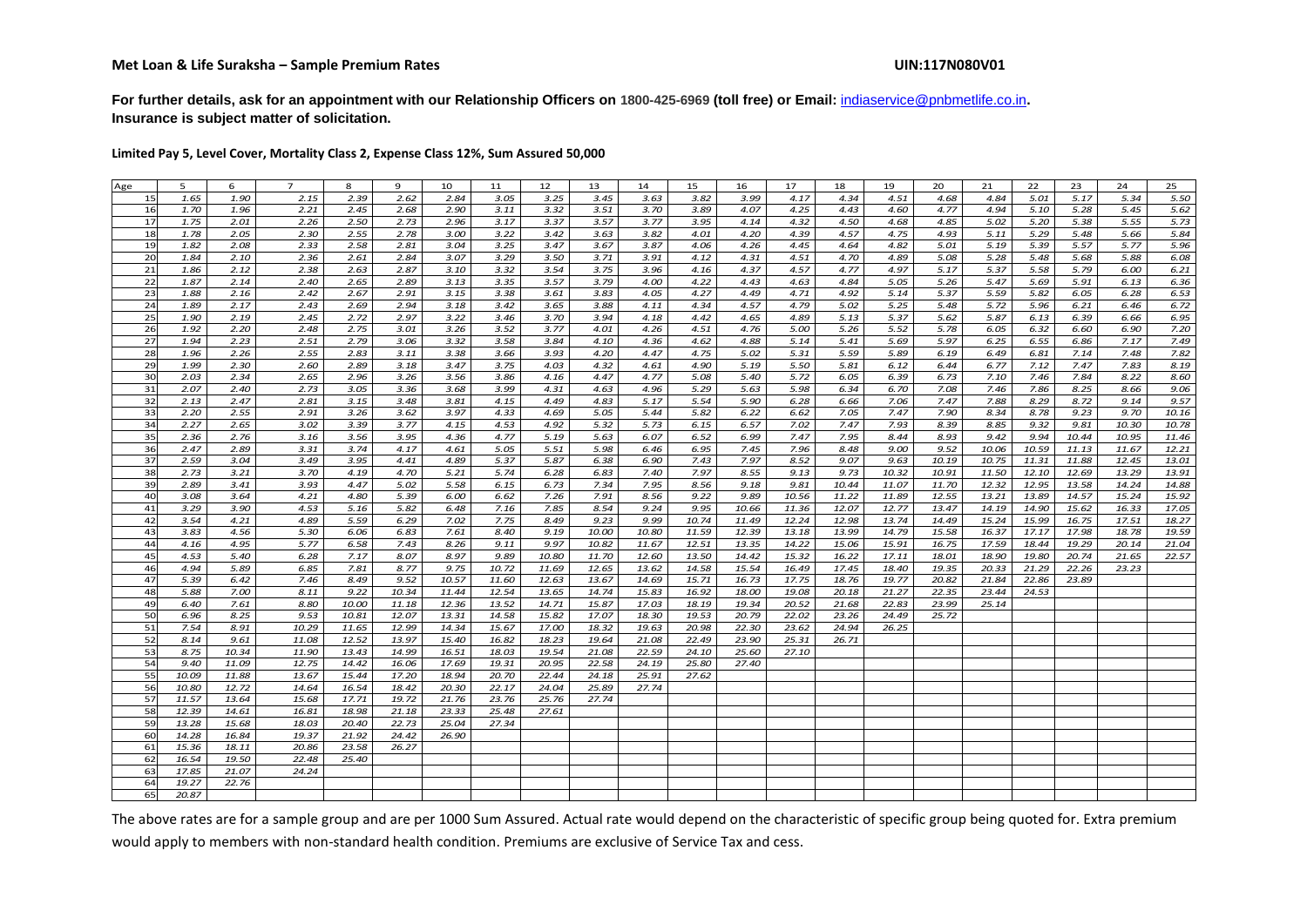**For further details, ask for an appointment with our Relationship Officers on 1800-425-6969 (toll free) or Email:** indiaservice@pnbmetlife.co.in**. Insurance is subject matter of solicitation.**

**Limited Pay 5 – Reducing Cover, Moratorium – 0, Mortality Class 2, Expense Class 12%, Interest rate 10%, Sum Assured 50,000**

| Age | 5     | 6     | $\overline{7}$ | 8     | 9     | 10    | 11    | 12    | 13    | 14    | 15    | 16    | 17    | 18    | 19    | 20    | 21    | 22    | 23    | 24    | 25    |
|-----|-------|-------|----------------|-------|-------|-------|-------|-------|-------|-------|-------|-------|-------|-------|-------|-------|-------|-------|-------|-------|-------|
| 15  | 1.27  | 1.47  | 1.67           | 1.87  | 2.07  | 2.26  | 2.46  | 2.65  | 2.83  | 3.02  | 3.20  | 3.38  | 3.56  | 3.73  | 3.90  | 4.07  | 4.24  | 4.41  | 4.57  | 4.74  | 4.90  |
| 16  | 1.30  | 1.50  | 1.71           | 1.91  | 2.11  | 2.31  | 2.51  | 2.70  | 2.89  | 3.08  | 3.26  | 3.44  | 3.62  | 3.80  | 3.97  | 4.14  | 4.32  | 4.48  | 4.65  | 4.82  | 4.98  |
| 17  | 1.33  | 1.54  | 1.75           | 1.95  | 2.16  | 2.36  | 2.56  | 2.75  | 2.94  | 3.13  | 3.31  | 3.50  | 3.68  | 3.86  | 4.03  | 4.21  | 4.38  | 4.55  | 4.72  | 4.89  | 5.06  |
| 18  | 1.36  | 1.57  | 1.78           | 1.99  | 2.19  | 2.39  | 2.59  | 2.79  | 2.98  | 3.17  | 3.36  | 3.55  | 3.73  | 3.91  | 4.08  | 4.27  | 4.44  | 4.62  | 4.79  | 4.96  | 5.14  |
| 19  | 1.38  | 1.59  | 1.80           | 2.02  | 2.22  | 2.42  | 2.62  | 2.82  | 3.02  | 3.21  | 3.39  | 3.59  | 3.77  | 3.95  | 4.14  | 4.32  | 4.50  | 4.67  | 4.85  | 5.03  | 5.21  |
| 20  | 1.40  | 1.61  | 1.82           | 2.04  | 2.24  | 2.45  | 2.65  | 2.85  | 3.05  | 3.24  | 3.43  | 3.62  | 3.81  | 3.99  | 4.18  | 4.36  | 4.55  | 4.73  | 4.91  | 5.10  | 5.29  |
| 21  | 1.41  | 1.62  | 1.84           | 2.05  | 2.26  | 2.47  | 2.67  | 2.87  | 3.07  | 3.27  | 3.46  | 3.65  | 3.84  | 4.03  | 4.22  | 4.41  | 4.60  | 4.79  | 4.98  | 5.16  | 5.36  |
| 22  | 1.42  | 1.63  | 1.85           | 2.07  | 2.28  | 2.48  | 2.69  | 2.89  | 3.09  | 3.29  | 3.49  | 3.68  | 3.88  | 4.07  | 4.27  | 4.46  | 4.65  | 4.85  | 5.04  | 5.23  | 5.44  |
| 23  | 1.43  | 1.64  | 1.86           | 2.08  | 2.29  | 2.50  | 2.71  | 2.91  | 3.12  | 3.32  | 3.52  | 3.72  | 3.92  | 4.12  | 4.32  | 4.51  | 4.71  | 4.91  | 5.11  | 5.32  | 5.53  |
| 24  | 1.44  | 1.65  | 1.87           | 2.09  | 2.30  | 2.51  | 2.72  | 2.93  | 3.14  | 3.34  | 3.55  | 3.76  | 3.96  | 4.17  | 4.37  | 4.57  | 4.78  | 4.99  | 5.20  | 5.42  | 5.63  |
| 25  | 1.45  | 1.66  | 1.88           | 2.10  | 2.31  | 2.53  | 2.75  | 2.96  | 3.17  | 3.38  | 3.59  | 3.80  | 4.01  | 4.22  | 4.43  | 4.65  | 4.86  | 5.08  | 5.30  | 5.53  | 5.75  |
| 26  | 1.45  | 1.67  | 1.89           | 2.11  | 2.33  | 2.55  | 2.77  | 2.99  | 3.20  | 3.42  | 3.64  | 3.85  | 4.07  | 4.29  | 4.51  | 4.73  | 4.95  | 5.18  | 5.42  | 5.65  | 5.89  |
| 27  | 1.46  | 1.68  | 1.91           | 2.14  | 2.36  | 2.58  | 2.80  | 3.03  | 3.25  | 3.47  | 3.69  | 3.91  | 4.14  | 4.37  | 4.60  | 4.83  | 5.06  | 5.31  | 5.55  | 5.80  | 6.06  |
| 28  | 1.47  | 1.70  | 1.93           | 2.16  | 2.39  | 2.61  | 2.84  | 3.07  | 3.30  | 3.53  | 3.76  | 3.99  | 4.23  | 4.47  | 4.71  | 4.95  | 5.19  | 5.45  | 5.71  | 5.98  | 6.25  |
| 29  | 1.49  | 1.72  | 1.95           | 2.19  | 2.42  | 2.65  | 2.89  | 3.13  | 3.36  | 3.60  | 3.84  | 4.08  | 4.33  | 4.58  | 4.83  | 5.09  | 5.36  | 5.62  | 5.90  | 6.18  | 6.46  |
| 30  | 1.51  | 1.74  | 1.98           | 2.22  | 2.46  | 2.71  | 2.95  | 3.19  | 3.44  | 3.69  | 3.94  | 4.19  | 4.45  | 4.71  | 4.98  | 5.26  | 5.54  | 5.82  | 6.11  | 6.41  | 6.71  |
| 31  | 1.53  | 1.77  | 2.02           | 2.27  | 2.52  | 2.77  | 3.02  | 3.27  | 3.53  | 3.79  | 4.05  | 4.32  | 4.60  | 4.87  | 5.15  | 5.45  | 5.75  | 6.05  | 6.36  | 6.68  | 7.01  |
| 32  | 1.56  | 1.81  | 2.06           | 2.32  | 2.58  | 2.84  | 3.10  | 3.37  | 3.64  | 3.91  | 4.19  | 4.47  | 4.76  | 5.06  | 5.36  | 5.67  | 5.99  | 6.31  | 6.64  | 6.99  | 7.34  |
| 33  | 1.60  | 1.85  | 2.12           | 2.38  | 2.65  | 2.92  | 3.20  | 3.48  | 3.76  | 4.05  | 4.35  | 4.65  | 4.96  | 5.27  | 5.60  | 5.93  | 6.27  | 6.61  | 6.98  | 7.34  | 7.71  |
| 34  | 1.64  | 1.90  | 2.18           | 2.46  | 2.74  | 3.02  | 3.31  | 3.61  | 3.91  | 4.22  | 4.53  | 4.85  | 5.18  | 5.52  | 5.87  | 6.22  | 6.58  | 6.96  | 7.34  | 7.73  | 8.13  |
| 35  | 1.69  | 1.96  | 2.25           | 2.54  | 2.84  | 3.14  | 3.45  | 3.76  | 4.07  | 4.41  | 4.74  | 5.08  | 5.44  | 5.80  | 6.17  | 6.55  | 6.95  | 7.35  | 7.75  | 8.17  | 8.59  |
| 36  | 1.75  | 2.04  | 2.33           | 2.64  | 2.96  | 3.27  | 3.60  | 3.93  | 4.27  | 4.62  | 4.98  | 5.36  | 5.73  | 6.12  | 6.52  | 6.93  | 7.35  | 7.78  | 8.21  | 8.65  | 9.10  |
| 37  | 1.82  | 2.11  | 2.43           | 2.76  | 3.09  | 3.43  | 3.78  | 4.13  | 4.50  | 4.87  | 5.26  | 5.66  | 6.07  | 6.48  | 6.92  | 7.36  | 7.80  | 8.26  | 8.72  | 9.19  | 9.67  |
| 38  | 1.90  | 2.21  | 2.55           | 2.89  | 3.24  | 3.61  | 3.98  | 4.36  | 4.75  | 5.16  | 5.58  | 6.01  | 6.44  | 6.90  | 7.36  | 7.83  | 8.30  | 8.79  | 9.28  | 9.79  | 10.30 |
| 39  | 1.99  | 2.32  | 2.67           | 3.05  | 3.42  | 3.81  | 4.21  | 4.62  | 5.05  | 5.49  | 5.94  | 6.39  | 6.87  | 7.36  | 7.85  | 8.35  | 8.86  | 9.37  | 9.91  | 10.45 | 10.99 |
| 40  | 2.09  | 2.45  | 2.83           | 3.22  | 3.63  | 4.04  | 4.48  | 4.92  | 5.38  | 5.86  | 6.34  | 6.84  | 7.35  | 7.86  | 8.39  | 8.92  | 9.47  | 10.03 | 10.59 | 11.16 | 11.74 |
| 41  | 2.21  | 2.59  | 3.00           | 3.43  | 3.87  | 4.32  | 4.79  | 5.27  | 5.76  | 6.27  | 6.78  | 7.33  | 7.87  | 8.43  | 8.99  | 9.56  | 10.15 | 10.74 | 11.34 | 11.95 | 12.56 |
| 42  | 2.35  | 2.76  | 3.20           | 3.66  | 4.14  | 4.63  | 5.13  | 5.65  | 6.19  | 6.73  | 7.30  | 7.87  | 8.45  | 9.04  | 9.66  | 10.27 | 10.89 | 11.52 | 12.16 | 12.80 | 13.44 |
| 43  | 2.51  | 2.95  | 3.43           | 3.93  | 4.45  | 4.97  | 5.52  | 6.08  | 6.65  | 7.25  | 7.85  | 8.47  | 9.09  | 9.73  | 10.38 | 11.03 | 11.69 | 12.36 | 13.04 | 13.74 | 14.43 |
| 44  | 2.69  | 3.17  | 3.69           | 4.24  | 4.79  | 5.37  | 5.96  | 6.56  | 7.19  | 7.82  | 8.46  | 9.12  | 9.80  | 10.47 | 11.16 | 11.86 | 12.56 | 13.27 | 14.01 | 14.74 | 15.48 |
| 45  | 2.90  | 3.43  | 3.99           | 4.58  | 5.18  | 5.80  | 6.44  | 7.09  | 7.76  | 8.44  | 9.12  | 9.84  | 10.55 | 11.28 | 12.01 | 12.75 | 13.49 | 14.28 | 15.05 | 15.83 | 16.61 |
| 46  | 3.14  | 3.71  | 4.32           | 4.96  | 5.61  | 6.28  | 6.97  | 7.67  | 8.38  | 9.10  | 9.85  | 10.60 | 11.37 | 12.14 | 12.92 | 13.72 | 14.53 | 15.34 | 16.16 | 16.99 |       |
| 47  | 3.41  | 4.02  | 4.68           | 5.37  | 6.08  | 6.80  | 7.53  | 8.28  | 9.04  | 9.83  | 10.62 | 11.43 | 12.24 | 13.06 | 13.91 | 14.75 | 15.61 | 16.47 | 17.35 |       |       |
| 48  | 3.70  | 4.36  | 5.07           | 5.82  | 6.57  | 7.35  | 8.14  | 8.94  | 9.77  | 10.60 | 11.44 | 12.30 | 13.16 | 14.06 | 14.95 | 15.85 | 16.76 | 17.68 |       |       |       |
| 49  | 4.01  | 4.73  | 5.50           | 6.30  | 7.11  | 7.94  | 8.78  | 9.65  | 10.52 | 11.41 | 12.31 | 13.22 | 14.16 | 15.10 | 16.05 | 17.01 | 17.98 |       |       |       |       |
| 50  | 4.35  | 5.12  | 5.95           | 6.80  | 7.67  | 8.56  | 9.45  | 10.39 | 11.32 | 12.26 | 13.22 | 14.21 | 15.20 | 16.20 | 17.21 | 18.23 |       |       |       |       |       |
| 51  | 4.70  | 5.53  | 6.41           | 7.33  | 8.26  | 9.20  | 10.18 | 11.16 | 12.15 | 13.15 | 14.19 | 15.24 | 16.29 | 17.36 | 18.43 |       |       |       |       |       |       |
| 52  | 5.06  | 5.95  | 6.90           | 7.88  | 8.87  | 9.89  | 10.92 | 11.96 | 13.02 | 14.11 | 15.21 | 16.32 | 17.44 | 18.58 |       |       |       |       |       |       |       |
| 53  | 5.45  | 6.38  | 7.40           | 8.45  | 9.50  | 10.59 | 11.69 | 12.80 | 13.95 | 15.10 | 16.27 | 17.46 | 18.65 |       |       |       |       |       |       |       |       |
| 54  | 5.84  | 6.85  | 7.93           | 9.04  | 10.18 | 11.33 | 12.50 | 13.70 | 14.92 | 16.15 | 17.40 | 18.66 |       |       |       |       |       |       |       |       |       |
| 55  | 6.25  | 7.33  | 8.47           | 9.67  | 10.88 | 12.11 | 13.36 | 14.65 | 15.94 | 17.26 | 18.59 |       |       |       |       |       |       |       |       |       |       |
| 56  | 6.68  | 7.83  | 9.05           | 10.33 | 11.63 | 12.94 | 14.29 | 15.66 | 17.04 | 18.44 |       |       |       |       |       |       |       |       |       |       |       |
| 57  | 7.14  | 8.36  | 9.68           | 11.04 | 12.42 | 13.84 | 15.28 | 16.74 | 18.22 |       |       |       |       |       |       |       |       |       |       |       |       |
| 58  | 7.63  | 8.93  | 10.35          | 11.80 | 13.28 | 14.81 | 16.34 | 17.90 |       |       |       |       |       |       |       |       |       |       |       |       |       |
| 59  | 8.15  | 9.56  | 11.07          | 12.63 | 14.23 | 15.86 | 17.50 |       |       |       |       |       |       |       |       |       |       |       |       |       |       |
| 60  | 8.73  | 10.25 | 11.86          | 13.53 | 15.26 | 17.00 |       |       |       |       |       |       |       |       |       |       |       |       |       |       |       |
| 61  | 9.37  | 10.99 | 12.73          | 14.55 | 16.38 |       |       |       |       |       |       |       |       |       |       |       |       |       |       |       |       |
| 62  | 10.07 | 11.81 | 13.69          | 15.64 |       |       |       |       |       |       |       |       |       |       |       |       |       |       |       |       |       |
| 63  | 10.84 | 12.71 | 14.75          |       |       |       |       |       |       |       |       |       |       |       |       |       |       |       |       |       |       |
| 64  | 11.69 | 13.72 |                |       |       |       |       |       |       |       |       |       |       |       |       |       |       |       |       |       |       |
| 65  | 12.61 |       |                |       |       |       |       |       |       |       |       |       |       |       |       |       |       |       |       |       |       |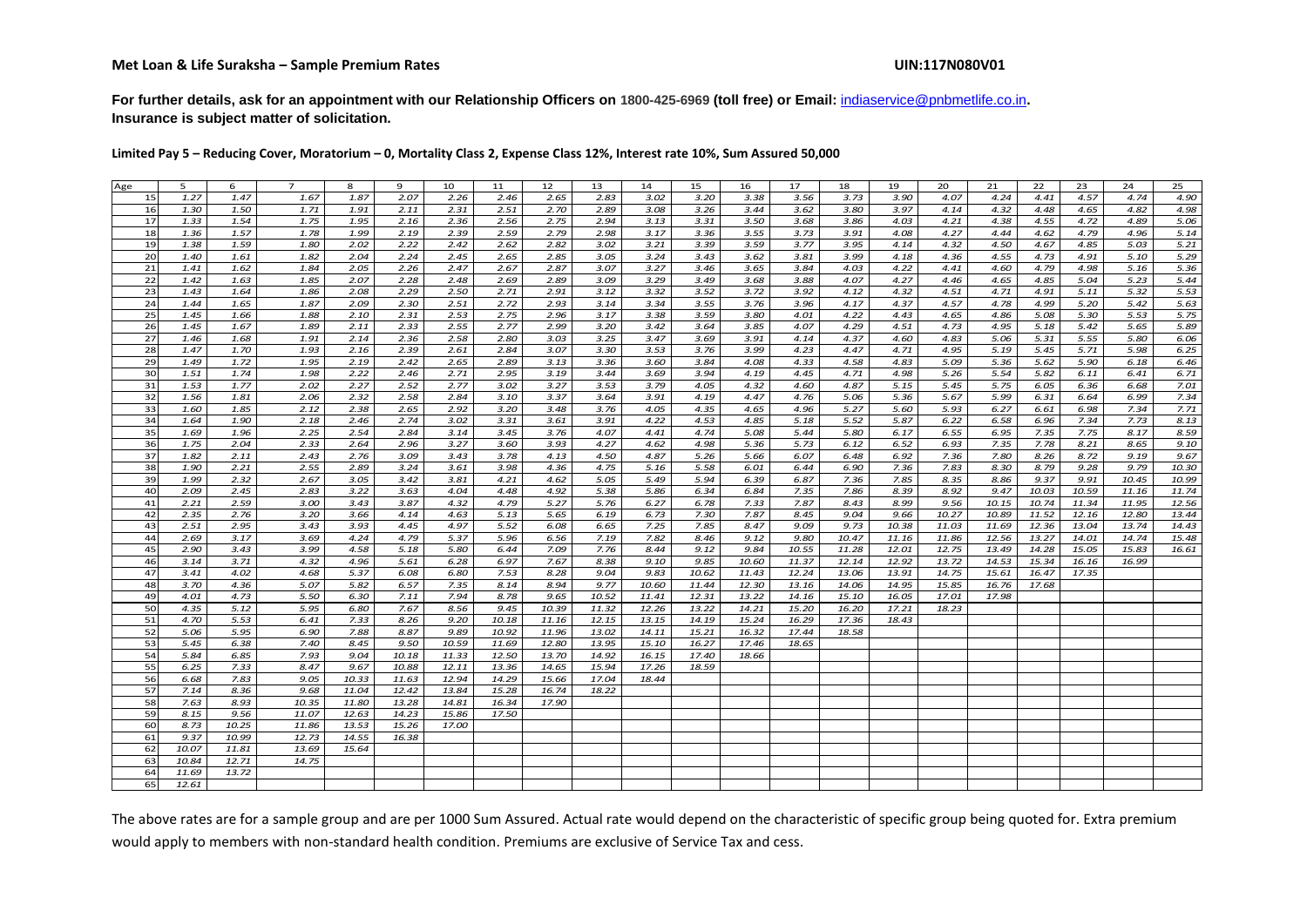**For further details, ask for an appointment with our Relationship Officers on 1800-425-6969 (toll free) or Email:** indiaservice@pnbmetlife.co.in**. Insurance is subject matter of solicitation.**

**Limited Pay 10, Level Cover, Mortality Class 2, Expense Class 15%, Sum Assured 50,000**

| Age      | 10           | 11           | 12           | 13           | 14           | 15           | 16           | 17           | 18           | 19            | 20            | 21             | 22             | 23             | 24             | 25             | 26             | 27    | 28    | 29    | 30    |
|----------|--------------|--------------|--------------|--------------|--------------|--------------|--------------|--------------|--------------|---------------|---------------|----------------|----------------|----------------|----------------|----------------|----------------|-------|-------|-------|-------|
| 15       | 1.82         | 1.94         | 2.07         | 2.19         | 2.30         | 2.42         | 2.53         | 2.64         | 2.75         | 2.86          | 2.97          | 3.07           | 3.18           | 3.28           | 3.39           | 3.50           | 3.61           | 3.72  | 3.83  | 3.94  | 4.05  |
| 16       | 1.86         | 1.98         | 2.11         | 2.23         | 2.35         | 2.46         | 2.58         | 2.69         | 2.80         | 2.91          | 3.02          | 3.13           | 3.24           | 3.35           | 3.46           | 3.57           | 3.68           | 3.80  | 3.91  | 4.03  | 4.15  |
| 17       | 1.90         | 2.02         | 2.15         | 2.27         | 2.39         | 2.51         | 2.62         | 2.74         | 2.85         | 2.96          | 3.08          | 3.19           | 3.30           | 3.41           | 3.53           | 3.64           | 3.76           | 3.88  | 4.00  | 4.12  | 4.25  |
| 18       | 1.93         | 2.05         | 2.18         | 2.30         | 2.42         | 2.54         | 2.66         | 2.78         | 2.90         | 3.01          | 3.13          | 3.24           | 3.36           | 3.48           | 3.60           | 3.72           | 3.84           | 3.96  | 4.09  | 4.22  | 4.35  |
| 19       | 1.95         | 2.08         | 2.20         | 2.33         | 2.45         | 2.58         | 2.70         | 2.82         | 2.94         | 3.06          | 3.17          | 3.29           | 3.42           | 3.54           | 3.66           | 3.79           | 3.92           | 4.05  | 4.19  | 4.32  | 4.46  |
| 20       | 1.97         | 2.10         | 2.23         | 2.36         | 2.48         | 2.61         | 2.73         | 2.85         | 2.98         | 3.10          | 3.22          | 3.35           | 3.48           | 3.60           | 3.73           | 3.87           | 4.00           | 4.14  | 4.29  | 4.43  | 4.58  |
| 21       | 1.99         | 2.12         | 2.25         | 2.38         | 2.51         | 2.64         | 2.77         | 2.89         | 3.02         | 3.15          | 3.28          | 3.41           | 3.54           | 3.67           | 3.81           | 3.95           | 4.10           | 4.24  | 4.40  | 4.55  | 4.71  |
| 22       | 2.01         | 2.14         | 2.27         | 2.41         | 2.54         | 2.67         | 2.80         | 2.94         | 3.07         | 3.20          | 3.33          | 3.47           | 3.61           | 3.75           | 3.90           | 4.04           | 4.20           | 4.36  | 4.52  | 4.68  | 4.85  |
| 23       | 2.03         | 2.16         | 2.30         | 2.43         | 2.57         | 2.71         | 2.84         | 2.98         | 3.12         | 3.26          | 3.40          | 3.54           | 3.69           | 3.84           | 3.99           | 4.15           | 4.32           | 4.48  | 4.66  | 4.83  | 5.01  |
| 24       | 2.05         | 2.18         | 2.32         | 2.46         | 2.61         | 2.75         | 2.89         | 3.03         | 3.18         | 3.32          | 3.47          | 3.63           | 3.78           | 3.94           | 4.11           | 4.28           | 4.45           | 4.63  | 4.81  | 4.99  | 5.18  |
| 25       | 2.07         | 2.21         | 2.35         | 2.50         | 2.65         | 2.80         | 2.95         | 3.10         | 3.25         | 3.40          | 3.56          | 3.72           | 3.89           | 4.05           | 4.24           | 4.42           | 4.60           | 4.79  | 4.98  | 5.18  | 5.39  |
| 26       | 2.09         | 2.24         | 2.39         | 2.55         | 2.70         | 2.85         | 3.01         | 3.17         | 3.33         | 3.50          | 3.66          | 3.83           | 4.01           | 4.20           | 4.38           | 4.58           | 4.77           | 4.98  | 5.18  | 5.39  | 5.60  |
| 27       | 2.12         | 2.28         | 2.44         | 2.60         | 2.76         | 2.92         | 3.09         | 3.26         | 3.43         | 3.60          | 3.78          | 3.96           | 4.16           | 4.35           | 4.55           | 4.76           | 4.97           | 5.19  | 5.41  | 5.63  | 5.85  |
| 28       | 2.17         | 2.33         | 2.50         | 2.66         | 2.83         | 3.01         | 3.18         | 3.36         | 3.54         | 3.73          | 3.92          | 4.12           | 4.32           | 4.53           | 4.75           | 4.97           | 5.20           | 5.43  | 5.66  | 5.89  | 6.12  |
| 29       | 2.21         | 2.39         | 2.56         | 2.74         | 2.92         | 3.10         | 3.29         | 3.48         | 3.68         | 3.88          | 4.08          | 4.30           | 4.52           | 4.74           | 4.97           | 5.21           | 5.45           | 5.69  | 5.93  | 6.18  | 6.42  |
| 30       | 2.28         | 2.46         | 2.64         | 2.83         | 3.02         | 3.22         | 3.42         | 3.62         | 3.83         | 4.04          | 4.27          | 4.50           | 4.73           | 4.97           | 5.22           | 5.47           | 5.73           | 5.98  | 6.24  | 6.49  | 6.75  |
| 31       | 2.34         | 2.54         | 2.74         | 2.94         | 3.14         | 3.35         | 3.57         | 3.78         | 4.01         | 4.25          | 4.49          | 4.73           | 4.98           | 5.24           | 5.50           | 5.77           | 6.04           | 6.30  | 6.57  | 6.85  | 7.12  |
| 32       | 2.43         | 2.63         | 2.84         | 3.06         | 3.28         | 3.51         | 3.74         | 3.97         | 4.22         | 4.47          | 4.73          | 4.99           | 5.27           | 5.54           | 5.82           | 6.10           | 6.38           | 6.66  | 6.95  | 7.24  | 7.52  |
| 33       | 2.53         | 2.75         | 2.97         | 3.20         | 3.44         | 3.69         | 3.93         | 4.20         | 4.46         | 4.73          | 5.01          | 5.29           | 5.58           | 5.87           | 6.16           | 6.45           | 6.76           | 7.06  | 7.36  | 7.66  | 7.96  |
| 34       | 2.64         | 2.88         | 3.12         | 3.37         | 3.63         | 3.89         | 4.17         | 4.45         | 4.73         | 5.02          | 5.32          | 5.62           | 5.92           | 6.23           | 6.54           | 6.86           | 7.17           | 7.49  | 7.81  | 8.13  | 8.44  |
| 35       | 2.78         | 3.03         | 3.29         | 3.57         | 3.84         | 4.13         | 4.43         | 4.73         | 5.03         | 5.35          | 5.66          | 5.98           | 6.30           | 6.63           | 6.96           | 7.29           | 7.63           | 7.96  | 8.30  | 8.63  | 8.97  |
| 36       | 2.93         | 3.21         | 3.50         | 3.79         | 4.09         | 4.40         | 4.72         | 5.04         | 5.38         | 5.71          | 6.04          | 6.38           | 6.72           | 7.07           | 7.42           | 7.77           | 8.12           | 8.47  | 8.83  | 9.18  | 9.55  |
| 37       | 3.11         | 3.41         | 3.72         | 4.04         | 4.37         | 4.71         | 5.05         | 5.40         | 5.75         | 6.11          | 6.46          | 6.83           | 7.19           | 7.55           | 7.92           | 8.29           | 8.66           | 9.03  | 9.40  | 9.79  | 10.17 |
| 38       | 3.31         | 3.64         | 3.98         | 4.33         | 4.69         | 5.05         | 5.42         | 5.79         | 6.17         | 6.54          | 6.93          | 7.31           | 7.69           | 8.08           | 8.47           | 8.86           | 9.25           | 9.65  | 10.05 | 10.45 | 10.85 |
| 39       | 3.55         | 3.91         | 4.28         | 4.66         | 5.04         | 5.43         | 5.83         | 6.22         | 6.62         | 7.03          | 7.43          | 7.83           | 8.24           | 8.65           | 9.06           | 9.48           | 9.90           | 10.32 | 10.74 | 11.16 | 11.59 |
| 40       | 3.82         | 4.21         | 4.61         | 5.02         | 5.43         | 5.85         | 6.27         | 6.69         | 7.12         | 7.55          | 7.98          | 8.40           | 8.83           | 9.26           | 9.71           | 10.15          | 10.60          | 11.04 | 11.49 | 11.94 | 12.38 |
| 41       | 4.13         | 4.55         | 4.98         | 5.42         | 5.87         | 6.31         | 6.76         | 7.22         | 7.67         | 8.12          | 8.57          | 9.02           | 9.49           | 9.95           | 10.41          | 10.88          | 11.35          | 11.82 | 12.30 | 12.77 |       |
| 42       | 4.47         | 4.93         | 5.40         | 5.87         | 6.34         | 6.82         | 7.30         | 7.78         | 8.26         | 8.73          | 9.21          | 9.70           | 10.19          | 10.68          | 11.17          | 11.67          | 12.17          | 12.67 | 13.16 |       |       |
| 43<br>44 | 4.85<br>5.28 | 5.35<br>5.81 | 5.85<br>6.34 | 6.35<br>6.89 | 6.86<br>7.43 | 7.37<br>7.96 | 7.88<br>8.50 | 8.38<br>9.04 | 8.89<br>9.59 | 9.40<br>10.13 | 9.92<br>10.67 | 10.43<br>11.22 | 10.95<br>11.77 | 11.47<br>12.32 | 11.99<br>12.88 | 12.52<br>13.45 | 13.05<br>14.01 | 13.59 |       |       |       |
| 45       | 5.74         | 6.30         | 6.88         | 7.46         | 8.03         | 8.60         | 9.17         | 9.76         | 10.33        | 10.91         | 11.49         | 12.07          | 12.65          | 13.23          | 13.84          | 14.44          |                |       |       |       |       |
| 46       | 6.23         | 6.85         | 7.46         | 8.07         | 8.68         | 9.28         | 9.90         | 10.52        | 11.13        | 11.74         | 12.36         | 12.97          | 13.61          | 14.24          | 14.87          |                |                |       |       |       |       |
| 47       | 6.77         | 7.42         | 8.07         | 8.72         | 9.36         | 10.03        | 10.68        | 11.33        | 11.98        | 12.64         | 13.29         | 13.96          | 14.63          | 15.30          |                |                |                |       |       |       |       |
| 48       | 7.33         | 8.03         | 8.72         | 9.42         | 10.11        | 10.81        | 11.50        | 12.20        | 12.89        | 13.60         | 14.30         | 15.01          | 15.71          |                |                |                |                |       |       |       |       |
| 49       | 7.93         | 8.67         | 9.42         | 10.16        | 10.90        | 11.64        | 12.37        | 13.11        | 13.87        | 14.62         | 15.37         | 16.12          |                |                |                |                |                |       |       |       |       |
| 50       | 8.56         | 9.34         | 10.14        | 10.93        | 11.72        | 12.51        | 13.30        | 14.11        | 14.91        | 15.70         | 16.50         |                |                |                |                |                |                |       |       |       |       |
| 51       | 9.21         | 10.07        | 10.91        | 11.76        | 12.60        | 13.45        | 14.30        | 15.15        | 16.00        | 16.85         |               |                |                |                |                |                |                |       |       |       |       |
| 52       | 9.92         | 10.82        | 11.72        | 12.62        | 13.54        | 14.44        | 15.35        | 16.26        | 17.16        |               |               |                |                |                |                |                |                |       |       |       |       |
| 53       | 10.65        | 11.62        | 12.58        | 13.56        | 14.53        | 15.49        | 16.46        | 17.43        |              |               |               |                |                |                |                |                |                |       |       |       |       |
| 54       | 11.43        | 12.46        | 13.51        | 14.54        | 15.58        | 16.62        | 17.65        |              |              |               |               |                |                |                |                |                |                |       |       |       |       |
| 55       | 12.25        | 13.37        | 14.49        | 15.60        | 16.71        | 17.82        |              |              |              |               |               |                |                |                |                |                |                |       |       |       |       |
| 56       | 13.14        | 14.35        | 15.54        | 16.74        | 17.92        |              |              |              |              |               |               |                |                |                |                |                |                |       |       |       |       |
| 57       | 14.12        | 15.41        | 16.69        | 17.96        |              |              |              |              |              |               |               |                |                |                |                |                |                |       |       |       |       |
| 58       | 15.18        | 16.55        | 17.93        |              |              |              |              |              |              |               |               |                |                |                |                |                |                |       |       |       |       |
| 59       | 16.32        | 17.80        |              |              |              |              |              |              |              |               |               |                |                |                |                |                |                |       |       |       |       |
| 60       | 17.58        |              |              |              |              |              |              |              |              |               |               |                |                |                |                |                |                |       |       |       |       |